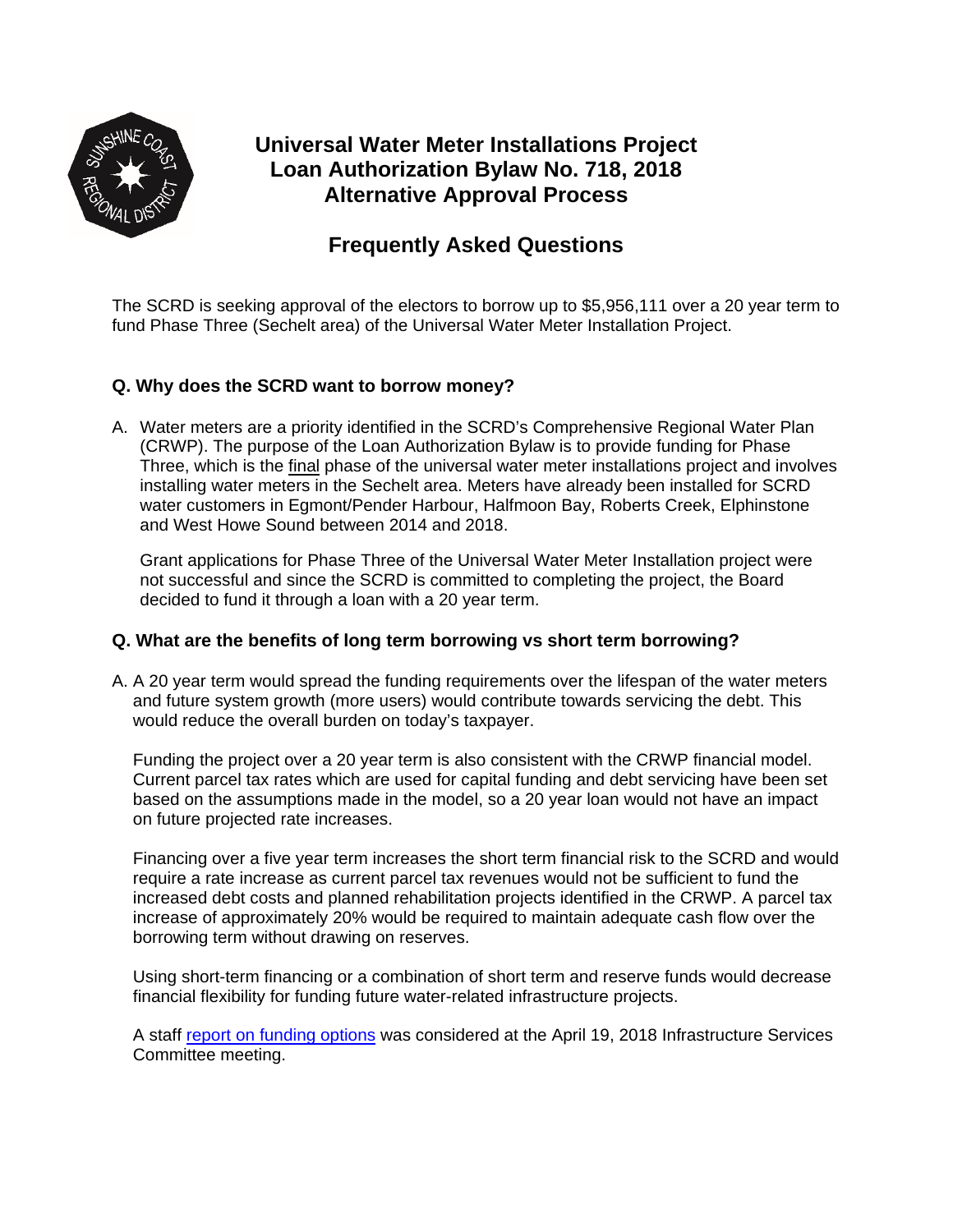## **Q. How much money does the regional district intend to borrow for this purpose, and what are the terms for borrowing?**

A. The regional district intends to borrow up to \$5,956,111 to fund Phase Three of the Universal Water Meter Installation Project with repayment of the debt over a term not to exceed 20 years. The funds would be borrowed through the Municipal Finance Authority of BC which handles capital financing needs for local government.

Authorizing a \$5.9 million loan doesn't necessarily mean the full amount will be borrowed. The SCRD will continue to review grant opportunities and consider alternate funding sources that might become available.

# **Q. How will this affect my taxes?**

A. If the AAP is successful, debt payments would be made by allocating funds (an average of \$37.70 per parcel) from the existing parcel tax over the term of the borrowing. Current parcel tax rates which are used for capital funding and debt servicing have been based on assumptions made in the financial model developed with the CRWP. Debt financing this project over a 20 year term was included in the financial model, so this borrowing is not expected to increase the parcel tax rate.

The overall rate structure may vary from year to year depending on changes to capital plans and the availability of other sources of funding such as provincial and federal grants.

## **Q. How will this project benefit the public?**

A. Water metering will help the SCRD and water users improve their leak detection abilities and better understand water consumption. Many cities and regional districts across Canada have already made the move towards metering as it is widely recognized as an industry best practice. It is common for communities to realize a reduction in water consumption by 20% to 30%.

# **Q. Is it true that we need to have meters in place to be eligible for future grants from the federal or provincial government?**

Different grants have different requirements and funding criteria; however metering demonstrates responsible management practices that are looked upon favourably by senior levels of government and therefore strengthen the SCRD's ability to obtain senior government grant funding.

# **Q. What is an Alternative Approval Process?**

A. An Alternative Approval Process (AAP) is a method of obtaining elector approval on local government bylaws. If 10% or more of electors oppose the long term borrowing, the loan authorization bylaw cannot be adopted without proceeding to an assent vote (referendum).

# **Q. Why are you using an AAP instead of a referendum?**

A. An AAP is less costly than a referendum and allows electors to submit responses over a period lasting at least 30 days.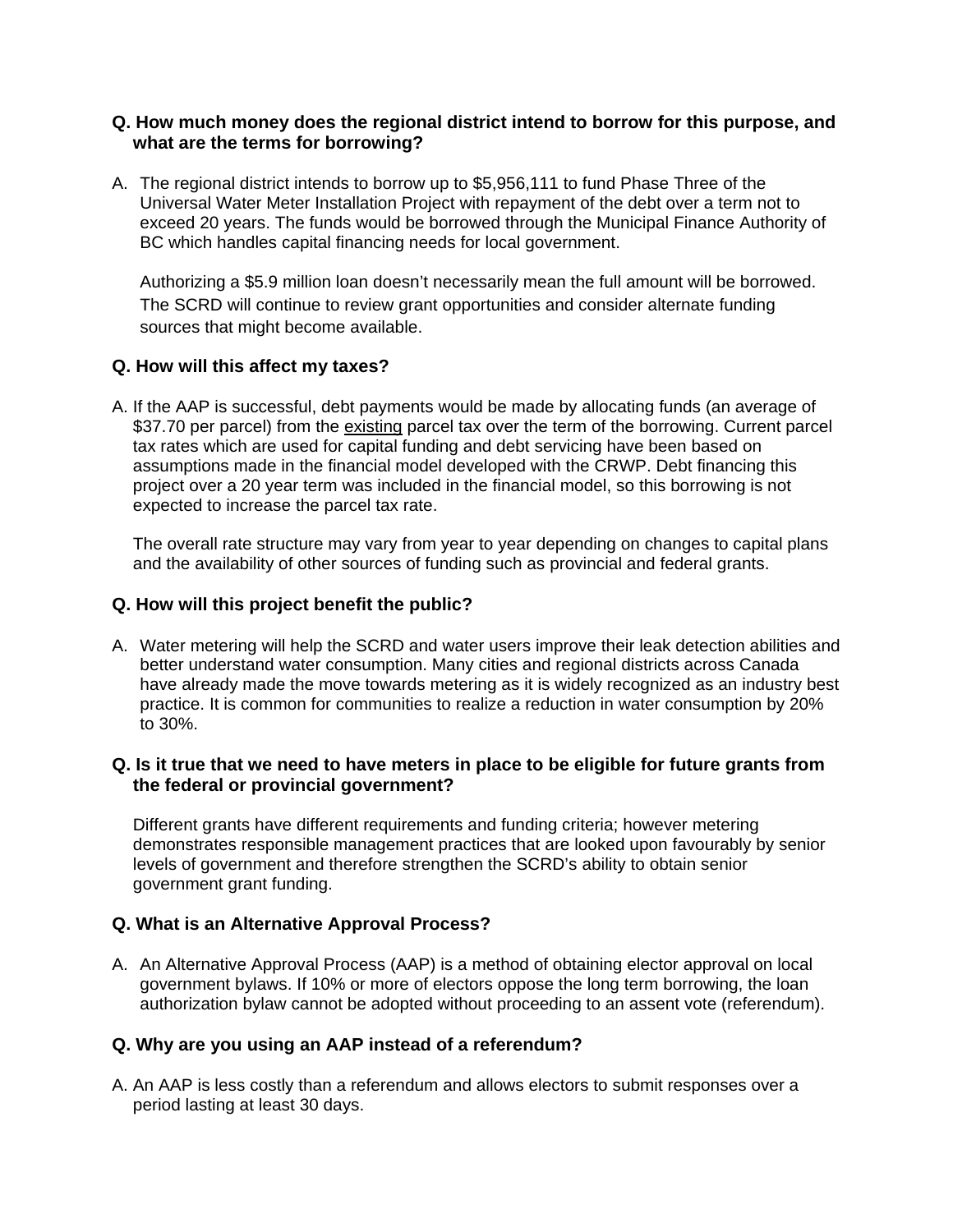# **Q. How does an AAP work?**

A. The AAP is a process where a person only **submits a response form if they are opposed** to the proposed action, which in this case is to approve a 20 year loan to fund water meter installations. Response Forms are available to the public online and at various regional district offices. There is a minimum 30-day period to submit response forms.

If you support the SCRD using long term borrowing to fund Phase Three of the Universal Water Meter Installations Project, you do not have to take any further action. Approval of the electors is achieved if less than 10% of electors register objection to the borrowing.

# **Q. Can anyone participate in the process?**

- A. To participate in the AAP, a person must meet the qualifications to be registered as an elector (under the *Local Government Act)* and must reside or own property within the SCRD Water Supply and Distribution Service Area (Electoral Area A – Egmont/Pender Harbour, B-Halfmoon Bay, D- Roberts Creek, E- Elphinstone, F- West Howe Sound and the District of Sechelt). Qualifications include:
	- eighteen years of age or older;
	- Canadian Citizen;
	- resident of British Columbia for at least the last six months;
	- resident of, OR registered owner of real property within, the service area for at least the last 30 days;
	- not disqualified by law from voting in local elections.

Only one non-resident property elector may sign an elector response form per property, regardless of how many people own the property. Property owned in whole or in part by a corporation does not qualify under the non-resident property elector provisions.

## **Q. Why does the SCRD need public approval to borrow the funds?**

A. Provincial legislation requires that a local government must receive approval of the electors to use long term (more than five years) borrowing.

## **Q. What if the AAP fails?**

A. Metering is a key priority in the SCRD's Comprehensive Regional Water Plan. If the AAP fails, the Board will consider options including whether to proceed to an assent vote (also known as a referendum) or to use alternate funding sources like short term borrowing or reserve funds.

#### **Q. Can a response form be withdrawn after it is submitted?**

A. Yes, response forms can be withdrawn **prior to the deadline of 4:30 p.m. on Tuesday, July 24, 2018**. Withdrawal requests must be in writing and contain sufficient information to identify the elector concerned. They must be signed by the person making the request for withdrawal and physically delivered to the Regional District office. Electronic copies cannot be accepted.